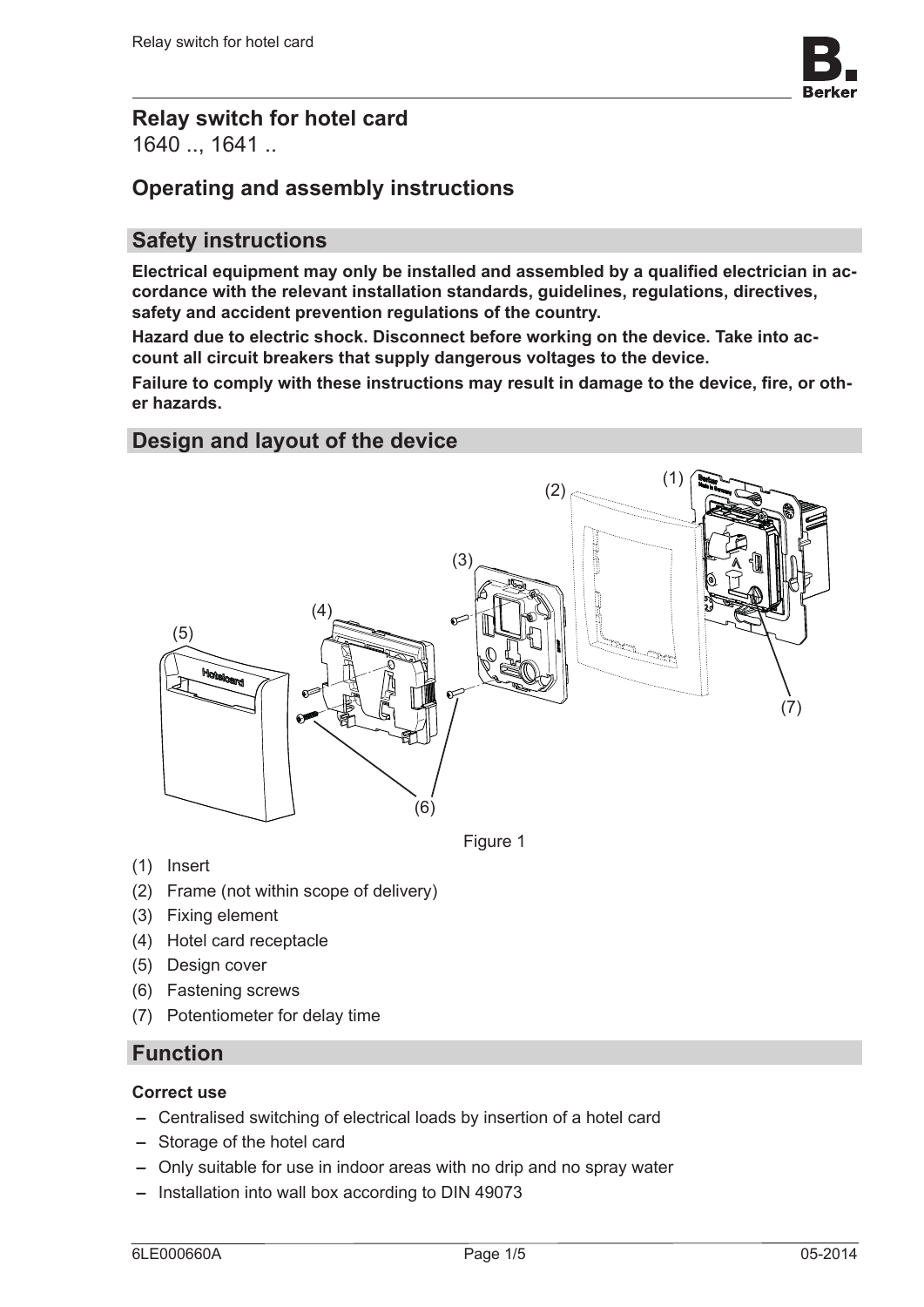

#### **Product characteristics**

- **–** Delay time of integrated relay adjustable
- **–** Built-in LED as orientation light
- **–** Dismantling protection
- **–** Potential-free relay contact

#### **Operation**

#### **Switch loads on/off**

The device is ready for operation. LED in hotel card receptacle lights up.



Figure 2

■ Insert hotel card into the receptacle (Figure 2). The LED goes out, connected electrical loads are switched on.

or:

Pull hotel card out of receptacle.

The LED lights up, connected electrical loads are switched off after the preset delay time.

### **Information for electricians**

### **Installation and electrical connection**



#### **DANGER!**

**Touching live parts can result in an electric shock. An electric shock can be lethal. Disconnect the connecting cables before working on the device and cover all live parts in the area!**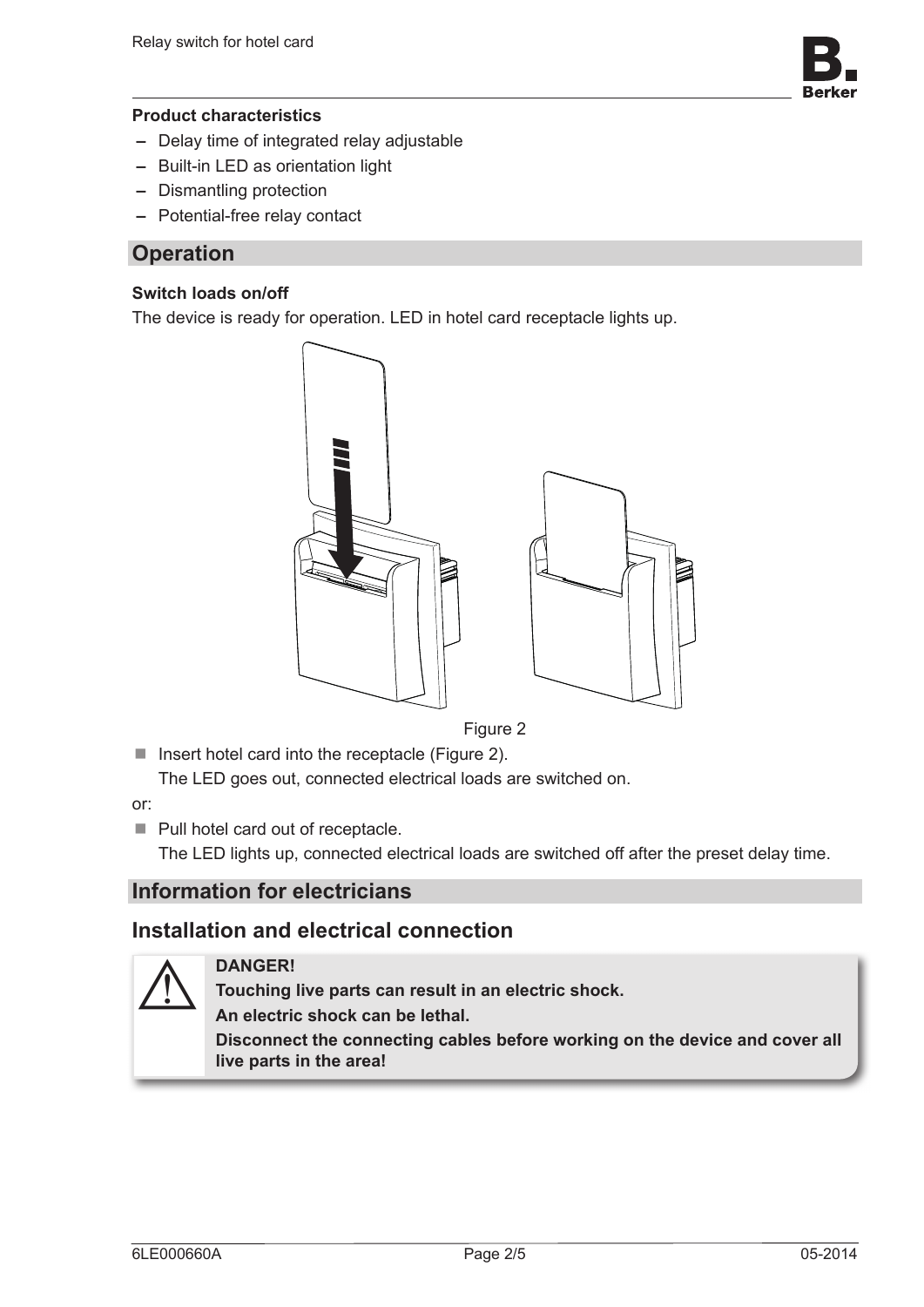

#### **Connect device and mount centre plate**

- **L1 ... L3** Outer conductor
- **N** Neutral conductor





Figure 4

- Connect relay switch insert (1) according to connection diagram (Figure 3/4).
- **P** Observe permissible connected load. If necessary use load connector (Figure 4).
- Install insert (1) into wall box, connecting terminals must be at the bottom.
- $\blacksquare$  Fit frame (2) and screw to fixing element (3).

**N**

- $\blacksquare$  Fit hotel card receptacle (4) and fasten with screws.
- $\blacksquare$  If necessary set delay time.
- Snap design cover (5) onto hotel card receptacle.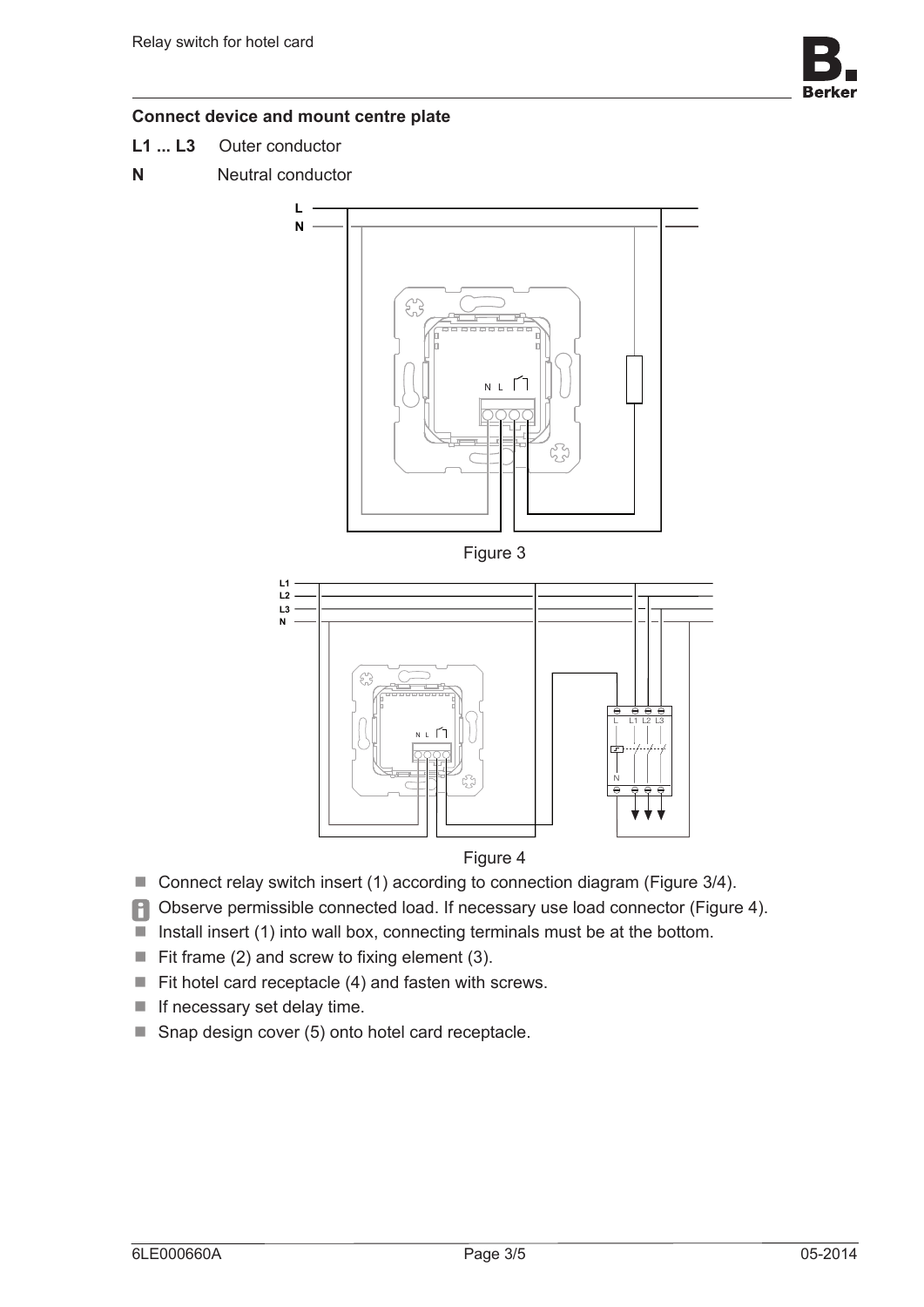

**Dismantle design and set delay time**



Figure 5

- Remove design cover. To do this, enter slot screwdriver into the opening of the hotel card receptacle (Figure 5) and loose and remove design cover by careful repeated levering on the left  $\odot$  and on the right hand side  $\odot$ .
- Run slot screwdriver through recess of the hotel card receptacle and set delay time by turning the potentiometer (7).
- **P** Observe labelling of potentiometer: Stop left 0 s, stop right 60 s.

# **Appendix**

## **Technical Data**

| Rated voltage                         | AC 230 V~      |
|---------------------------------------|----------------|
| Rated frequency                       | 50/60 Hz       |
| Switching voltage                     | AC 230 V~      |
|                                       | AC/DC 12  48 V |
| Switching current at AC 230 V~:       |                |
| - ohmic load                          | max. 10 A AC1  |
| - motors at $cos\varphi$ 0.6          | max. 6A        |
| Switching current at AC/DC 12 V       | min. 100 mA    |
|                                       | max. 8A        |
| Switching capacity 230 V~:            |                |
| -230 V incandescent and halogen lamps | 1500 W         |
| - conventional transformers           | 1500 VA        |
| - electronic transformers             | 1500 W         |
| - fluorescent lamps                   | 1500 VA        |
| - compact fluorescent lamps           | 200 W          |
| - dimmable 230 V retrofit LED lamps   | 200 W          |